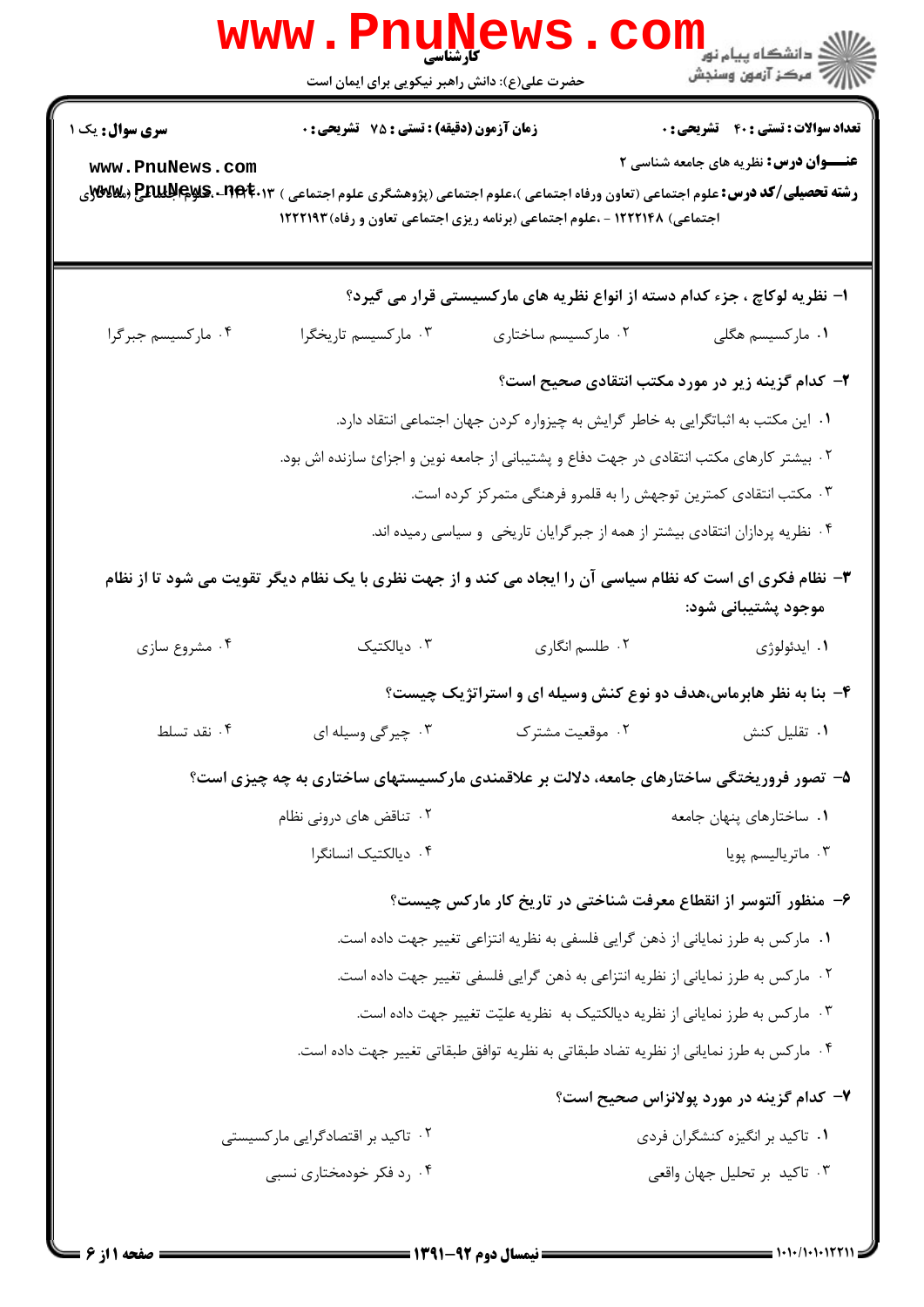| <b>سری سوال : ۱ یک</b>                                                                                                                                           | زمان آزمون (دقیقه) : تستی : 75 آتشریحی : 0 |                                                                                                           | <b>تعداد سوالات : تستی : 40 ٪ تشریحی : 0</b> |
|------------------------------------------------------------------------------------------------------------------------------------------------------------------|--------------------------------------------|-----------------------------------------------------------------------------------------------------------|----------------------------------------------|
| www.PnuNews.com<br><b>رشته تحصیلی/کد درس:</b> علوم اجتماعی (تعاون ورفاه اجتماعی )،علوم اجتماعی (پژوهشگری علوم اجتماعی ) <b>۲۰۰†۲۹۲۰، کیپاچاپلیلیا چی کی</b><br>د |                                            | اجتماعی) ۱۲۲۲۱۴۸ - ،علوم اجتماعی (برنامه ریزی اجتماعی تعاون و رفاه) ۱۲۲۲۱۹۳                               | <b>عنـــوان درس:</b> نظریه های جامعه شناسی ۲ |
|                                                                                                                                                                  |                                            | ۸– پولانزاس در بحث پیوندهای میان دولت و اقتصاد چه استدلالی می کند؟                                        |                                              |
|                                                                                                                                                                  |                                            | ٠١ ادامه سلطه دولت از طريق سلطه ايدئولوژيک است.                                                           |                                              |
|                                                                                                                                                                  |                                            | ۲ . آموزش دادن افراد برای تصدی سمت ها و مشاغل در بخش اقتصادی توسط ایدئولوژی است.                          |                                              |
|                                                                                                                                                                  |                                            | ۰۳ در دوره سرمایه داری انحصاری ، دولت اهمیت تعیین کننده ا ی دارد.                                         |                                              |
|                                                                                                                                                                  |                                            | ۰۴ افراد برای تحت تسلط درآوردن ایدئولوژی حاکم تعلیم داده می شوند.                                         |                                              |
|                                                                                                                                                                  |                                            | ۹- انتقال از عرصه رقابت در قیمت به قلمرو رقابت در فروش که شاخص سرمایه داری انحصاری است، چه نامیده می شود؟ |                                              |
| ۰۴ عقلانيت روز افزون                                                                                                                                             | ۰۳ مدیریت انسانی                           | ۰۲ مازاد اقتصادی                                                                                          | ۰۱ عدم عقلانیت                               |
|                                                                                                                                                                  |                                            | ۱۰– به نظر والرشتاین، امپراطوری جهانی بر چه چیزی استوار است؟                                              |                                              |
|                                                                                                                                                                  | ۰۲ بر چیرگی اقتصادی و سیاسی                |                                                                                                           | ۰۱ بر چیرگی سیاسی و نظامی                    |
|                                                                                                                                                                  | ۰۴ بر چیرگی اقتصادی و تاریخی               |                                                                                                           | ۰۳ بر چیرگی ایدئولوژیکی و فرهنگی             |
|                                                                                                                                                                  |                                            | 11- اسکاکپول، والرشتاین را به چه چیزی متهم می کمد؟                                                        |                                              |
|                                                                                                                                                                  | ۰۲ تقلیل گرایی روانشناختی                  |                                                                                                           | ۰۱ تقلیل گرایی اقتصادی                       |
|                                                                                                                                                                  | ۰۴ تقلیل گرایی تاریخی                      |                                                                                                           | ۰۳ تقلیل گرایی فرهنگی                        |
| ۱۲– کدام شاخه از عملگرایی معتقد است هر چند پدیده های سطح کلان وجود دارند اما " بر آگاهی و رفتار افراد ، اثر مستقل و                                              |                                            |                                                                                                           | تعیین کننده ای ندارند ؒ؟                     |
|                                                                                                                                                                  | ۰۲ عملگرايي تسميه گرايانه                  |                                                                                                           | ٠١. رفتار گرايي بنيادي                       |
|                                                                                                                                                                  | ۰۴ رفتارگرایی روانشناختی                   |                                                                                                           | ۰۳ واقع گرايي فلسفي                          |
|                                                                                                                                                                  |                                            | ۱۳– از نظر مید، عامل تعیین کننده در فراگرد تفکر چیست؟                                                     |                                              |
| ۰۲ توانايي پرورش خلاقيت                                                                                                                                          |                                            |                                                                                                           | ۰۱ توانایی گفتگوی شخصی با غیر خود            |
| ۰۴ توانایی پرداختن به درون نگری                                                                                                                                  |                                            |                                                                                                           | ۰۳ توانایی پرهیز موقتی از کنش                |
|                                                                                                                                                                  |                                            | ۱۴- بخشی از خود که کنشگر از آن آگاهی دارد در نظریه مید چه نامیده می شود؟                                  |                                              |
| ۰۴ ذهن                                                                                                                                                           | ۰۳ در من                                   | ۰۲ من                                                                                                     | ۰۱ خود                                       |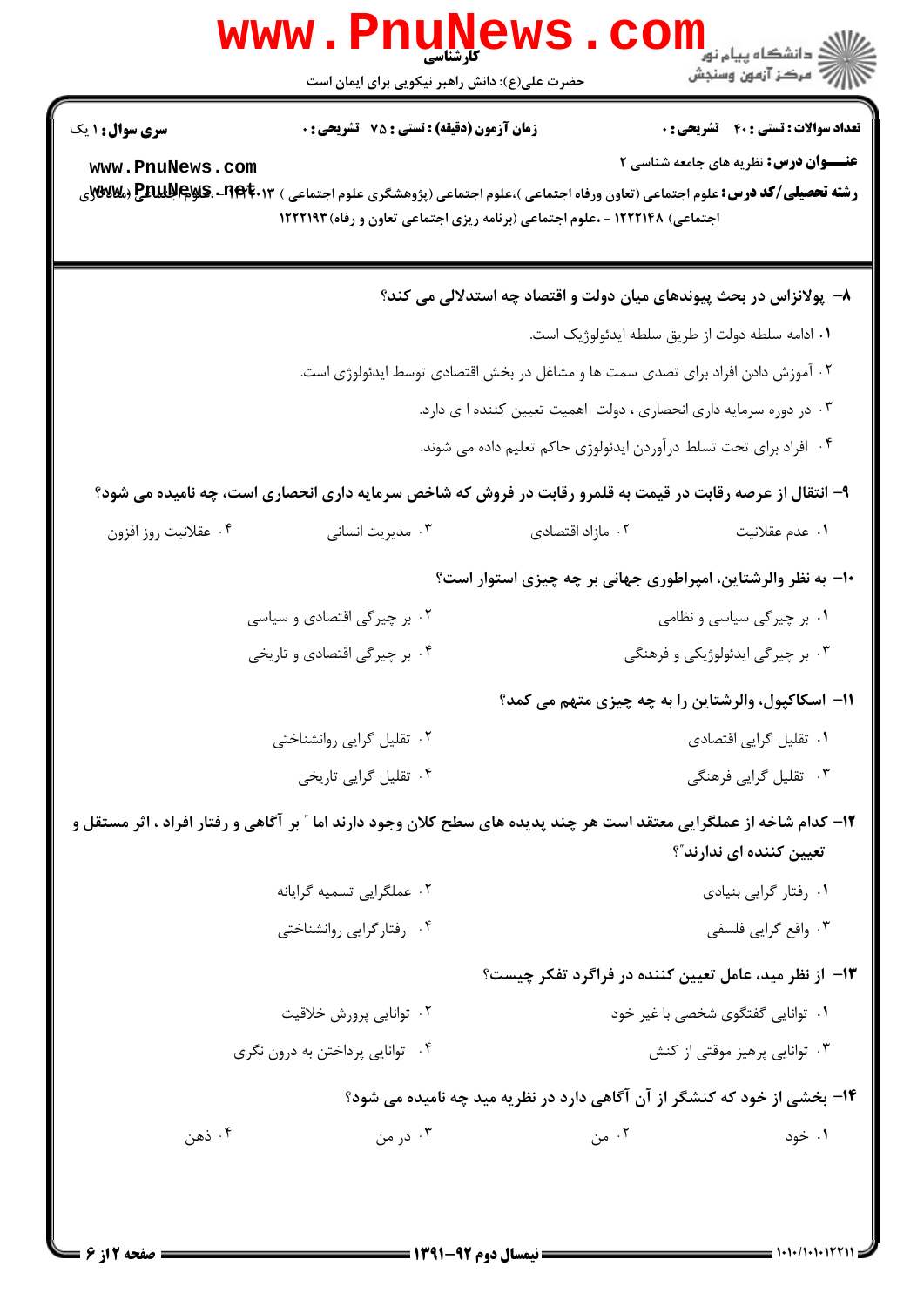| <b>سری سوال :</b> ۱ یک | زمان آزمون (دقیقه) : تستی : 75 ٪ تشریحی : 0                                                                                                                                                                       |                                                                                  | <b>تعداد سوالات : تستی : 40 ٪ تشریحی : 0</b> |
|------------------------|-------------------------------------------------------------------------------------------------------------------------------------------------------------------------------------------------------------------|----------------------------------------------------------------------------------|----------------------------------------------|
| www.PnuNews.com        | <b>رشته تحصیلی/کد درس:</b> علوم اجتماعی (تعاون ورفاه اجتماعی )،علوم اجتماعی (پژوهشگری علوم اجتماعی ) <b>۱۴۹۴۰۰۳:ERRMA&amp; (WA</b><br>اجتماعی) ۱۲۲۲۱۴۸ - ،علوم اجتماعی (برنامه ریزی اجتماعی تعاون و رفاه) ۱۲۲۲۱۹۳ |                                                                                  | <b>عنـــوان درس:</b> نظریه های جامعه شناسی ۲ |
|                        | ۱۵– توانایی تخیل در مورد یک واقعیت ما بعد طبیعی مثل بهشت یا جهنم ، کارکرد کدام گزینه زیراست؟                                                                                                                      |                                                                                  |                                              |
| ۰۴ نماد                | ۰۳ محیط                                                                                                                                                                                                           | ۰۲ جامعه                                                                         | ۰۱ غرایز                                     |
|                        |                                                                                                                                                                                                                   |                                                                                  | ۱۶- منظور کولی از " خود آیینه سان " چیست؟    |
|                        | ۰۱ همان ظرفیتی است که انسان دارد تا دیگران را به گونه ای بنگرد که هر پدیده اجتماعی دیگر را می بیند.                                                                                                               |                                                                                  |                                              |
|                        | ۰۲ همان ظرفیتی است که انسان دارد تا خود خویش  را به گونه ای بنگرد که هر پدیده اجتماعی دیگر را می بیند.                                                                                                            |                                                                                  |                                              |
|                        |                                                                                                                                                                                                                   | ۰۳ همان ظرفیتی است که انسان دارد تا در مورد دیگران قضاوت کند.                    |                                              |
|                        |                                                                                                                                                                                                                   | ۰۴ همان ظرفیتی است که انسان دارد تا اندیشه و احساسات خویش را مخفی نگه دارد.      |                                              |
|                        |                                                                                                                                                                                                                   |                                                                                  | 17- منظور روزنبرگ از " ابعاد" چیست ؟         |
|                        |                                                                                                                                                                                                                   | ۰۱ رویکردها و احساساتی است که فرد در باره خویش دارد.                             |                                              |
|                        |                                                                                                                                                                                                                   | ۰۲ رابطه میان هویت ها و تمایلات اجتماعی گوناگون فرد است                          |                                              |
|                        |                                                                                                                                                                                                                   | ۰۳ گروه ها و منزلت هایی است که فرد از نظر اجتماعی خودش را متعلق به آنها می داند. |                                              |
|                        | ۰۴ شناخته هایی که خارج از کنشگر قرار دارند و باعث احساس سربلندی یا شرمساری او می شوند.                                                                                                                            |                                                                                  |                                              |
|                        |                                                                                                                                                                                                                   | <b>۱۸</b> - گافمن نمای شخصی را چگونه تقسیم بندی کرده است؟                        |                                              |
| ۰۴ هاله پوشی- اجرا     | ۰۳ محیط - منش                                                                                                                                                                                                     | ۰۲ قيافه-محيط                                                                    | ٠١ قيافه-منش                                 |
|                        |                                                                                                                                                                                                                   | ۱۹- کسی که دچار داغ احتمال بی اعتباری است مسئله نمایشی اش چیست؟                  |                                              |
| ۰۴ سرّ نگهداری         | ۰۳ بی هویتی                                                                                                                                                                                                       | ۰۲ تخفیف تنش                                                                     | ۰۱ افشاگری                                   |
|                        |                                                                                                                                                                                                                   | <b>۲۰</b> - بلومر به جای مفاهیم سنتی از کاربرد چه مفاهیمی پشتیبانی می کند؟       |                                              |
| ۰۴ مفاهیم کمّی         | فاهیم سخت $\cdot$                                                                                                                                                                                                 | ٠٢ مفاهيم حساس                                                                   | ۰۱ مفاهیم مدرن                               |
|                        | ۲۱−  جمله ″ من می خواهم جامعه شناس شوم″ جزء کدام دسته از انواع برنامه در نظریه بانایاگام است؟                                                                                                                     |                                                                                  |                                              |
|                        |                                                                                                                                                                                                                   | ۰۲ برنامه های متوسط                                                              | ۰۱ برنامه های نزدیک                          |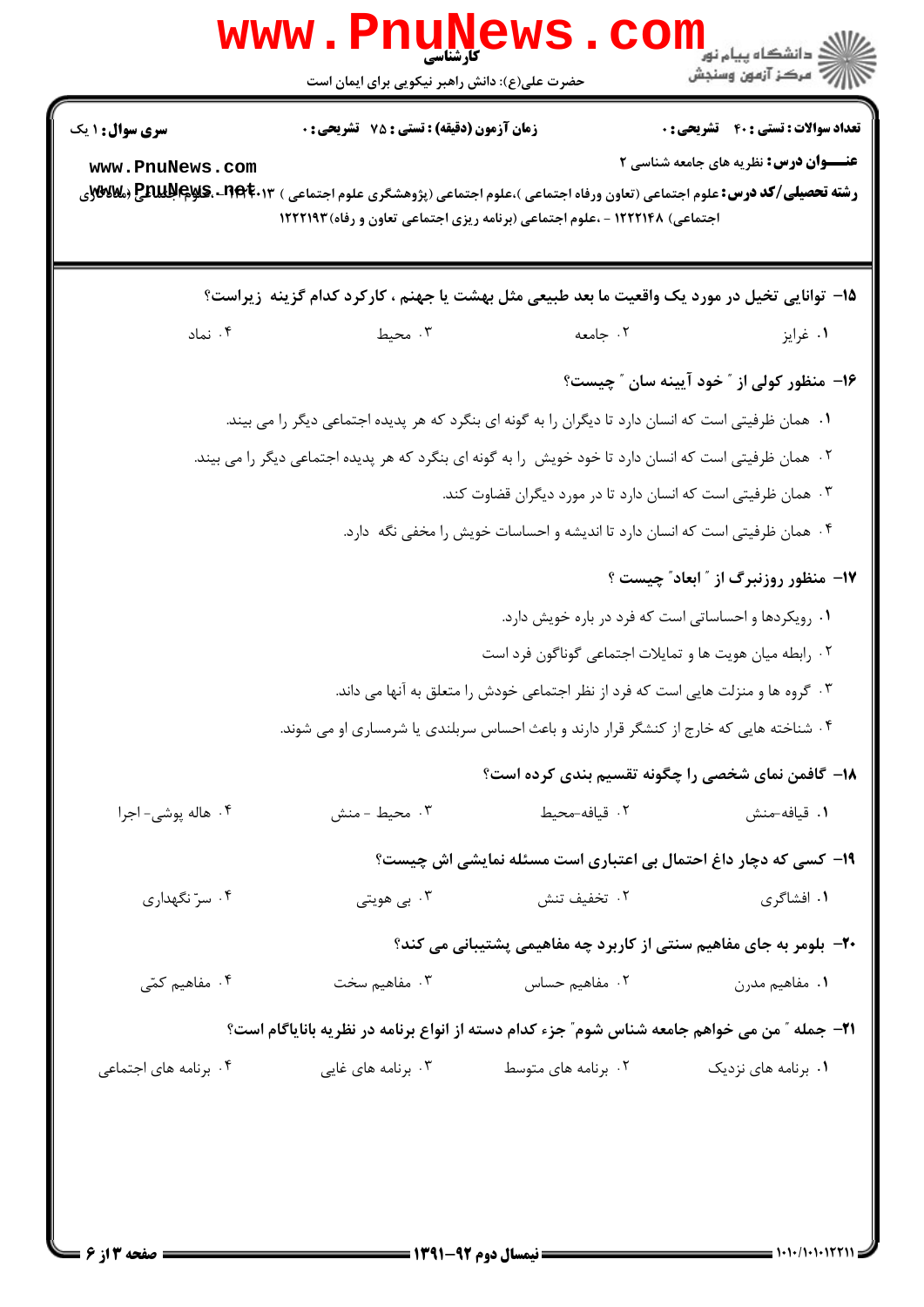## $= 1.11/1.1.1771$

**: نیمسال دوم ۹۲-۱۳۹۱ =** 

صفحه ۱۴ز ۶ =

## www.PnuNe

حضرت علی(ع): دانش راهبر نیکویی برای ایمان است

**تعداد سوالات : تستی : 40 قشریحی : 0 زمان آزمون (دقیقه) : تستی : 75 ٪ تشریحی : 0** 

<mark>سری سوال :</mark> ۱ یک

www.PnuNews.com رشته تحصیلی/کد درس: علوم اجتماعی (تعاون ورفاه اجتماعی )،علوم اجتماعی (پژوهشگری علوم اجتماعی ) ۲۰۱۲\*۲۹۰۹،RAUA (۲۳۴۴۰۲ اجتماعی) ۱۲۲۲۱۴۸ - ،علوم اجتماعی (برنامه ریزی اجتماعی تعاون و رفاه) ۱۲۲۲۱۹۳

۲۲- کدام گزینه زیر از تفاوت های روش شناسی بین دو نظریه پدیده شناسی و روش شناسی مردم نگارانه است؟

- ١. پديده شناسي خصلتي بسيار تجربي دارد اما روش شناسي مردم نگارانه به ريشه هاي فلسفي وفادار مانده است.
	- ۲ . پدیده شناسی بر خلاقیت کنشگران تاکید دارد اما روش شناسی مردم نگارانه کنشگران را منفعل می پندارد.
		- ۰۳ پدیده شناسی به ریشه های فلسفی وفادار مانده اما روش شناسی مردم نگارانه خصلتی بسیار تجربی دارد.
- ۰۴ پدیده شناسی برای آگاهی اهمیت کمی قایل است اما روش شناسی مردم نگارانه تاکید فراوانی بر آگاهی دارد.

۲۳- هوسرل، چه چیزی را سرچشمه کژاندیشی و تحریف به شمار می آورد؟

۰۲ خویشتن گذرنده ۰۱ بررسی علمی ساختارها ۰۴ ویکرد طبیعی ۰۳ در پرانتز گذاشتن

۲۴- منظور شوتس از تعیّن پذیری در جهان اجتماعی چیست؟

- ۰۱ درجه در دسترس بودن موقعیت ها برای کنشگر. ۰۲ درجه ای که کنشگر می تواند آنها را تحت نظارت خود داشته باشد. ۰۳ درجه ای که کنشگر را به آیندگان نزدیک می کند.
	- ۰۴ درجه ای که کنشگران را خلاق می کند.
- ۲۵- بنابر کدام معیار نمونه آرمانی ًورد نظر شوتس، نمونه ها باید با حداکثر وضوح و تمایز ساخته شوند و با اصول منطق صوری سازگاری داشته باشند؟
	- ۰۲ اصل رسایی ٠١. اصل مناسبت
	- ۰۴ اصل تفسیر ذهنی ۰۳ اصل سازگاری منطقی

۲۶- به نظر شوتس کدام دسته از انگیزه ها، برای یک جامعه شناس دسترسی پذیرند و می توان آنرا بررسی علمی کرد؟

۰۴ انگیزه های عینی

۲۷- برگر و لاکمن، کنش متقابل رودر رو را با چه عناصر سازنده ای تقسیم بندی کرده اند؟

- ۰۱ نهادمندی- مشروع سازی- نقش
- ۰۲ ویژگی های کنشگران- ویژگی های روابط میان کنشگران- ویژگی های کنش
	- ۰۳ آگاهی-هوشمندی-تعقل
	- ۰۴ خلاقیت-درک متقابل- برانگیختگی



**عنـــوان درس:** نظریه های جامعه شناسی ۲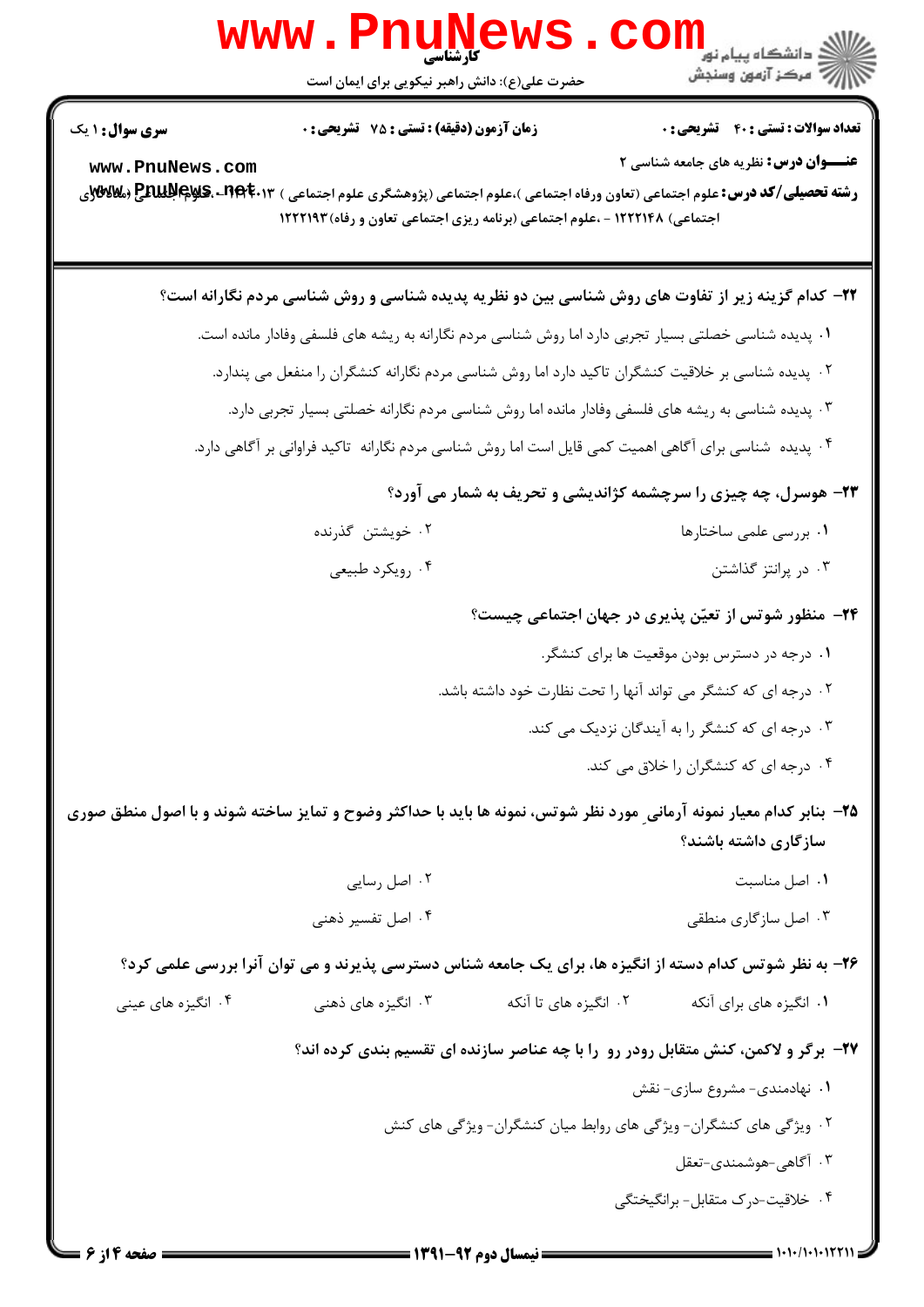|                                           | <b>www.PnuNews</b><br>کارشناسی<br>حضرت علی(ع): دانش راهبر نیکویی برای ایمان است                                                                                                                                                                              |                                                                  | ر دانشڪاه پيام نور <mark>−</mark><br>ا∛ مرکز آزمون وسنڊش                                     |
|-------------------------------------------|--------------------------------------------------------------------------------------------------------------------------------------------------------------------------------------------------------------------------------------------------------------|------------------------------------------------------------------|----------------------------------------------------------------------------------------------|
| <b>سری سوال : ۱ یک</b><br>www.PnuNews.com | زمان آزمون (دقیقه) : تستی : 75 تشریحی : 0<br><b>رشته تحصیلی/کد درس:</b> علوم اجتماعی (تعاون ورفاه اجتماعی )،علوم اجتماعی (پژوهشگری علوم اجتماعی ) <b>۱۴۹۴۰۰۳ RERUI بهکلای</b><br>اجتماعی) ۱۲۲۲۱۴۸ - ،علوم اجتماعی (برنامه ریزی اجتماعی تعاون و رفاه) ۱۲۲۲۱۹۳ |                                                                  | <b>تعداد سوالات : تستی : 40 - تشریحی : 0</b><br><b>عنـــوان درس:</b> نظریه های جامعه شناسی ۲ |
|                                           | ۲۸– کدام مکتب، اساسا بر آن است تا ثابت کند که جامعه چیزی نیست جز دستاورد علمی و پیوسته جاری افراد معقول ؟                                                                                                                                                    |                                                                  |                                                                                              |
|                                           | ۰۲ روش شناسی مردم نگارانه                                                                                                                                                                                                                                    |                                                                  | ۰۱ پدیده شناسی                                                                               |
|                                           | ۰۴ مكتب مبادله                                                                                                                                                                                                                                               |                                                                  | ٠٣ كنش متقابل                                                                                |
|                                           | ۲۹– اگر یک سیاستمدار ً در سخنرانی خود عنوان کند ّ پول زیادی خرج جنگ شده ولی برای صلح هیچ هزینه ای نشده است ّ                                                                                                                                                 |                                                                  | از چه تمهید سخن پردازانه ای بهره گرفته است؟                                                  |
| ۰۴ ارائه فهرست                            | تضاد $\cdot$ ۳                                                                                                                                                                                                                                               | ۰۲ موضع گیری                                                     | ۰۱ حل معما                                                                                   |
|                                           | ۳۰- ایجاد اختلال در رویه های عادی و مشاهده جریانی که واقعیت طی آن ساخته و یا بازسازی می شود ، چه نام گذاری شده                                                                                                                                               |                                                                  | است؟                                                                                         |
| ۰۴ ترغیب                                  | ۰۳ درون نگري همدلانه                                                                                                                                                                                                                                         | ۰۲ تعبير پذيري                                                   | ٠١ تظاهرات نقض كننده                                                                         |
|                                           |                                                                                                                                                                                                                                                              |                                                                  | <b>۳۱</b> - بنیادی ترین برنامه روش شناسی مردم نگارانه را چه کسانی اعلام کرده اند؟            |
| ۰۴ ساتاس و اگنس                           | ۰۳ گارفینگل و استرایکر                                                                                                                                                                                                                                       | ۰۲ مهان و وود                                                    | ۰۱ برگر و لاکمن                                                                              |
|                                           | ۳۲– کدام انگاره مورد نظر ریتزر، ساختارها و نهادهای اجتماعی پهن دامنه و تاثیر الزام آور آنها بر کنشگران را موضوع بررسی                                                                                                                                        |                                                                  | جامعه شناسی می داند؟                                                                         |
|                                           | ۰۲ انگاره رفتار اجتماعی                                                                                                                                                                                                                                      |                                                                  | ٠١ انگاره تعريف اجتماعي                                                                      |
|                                           | ۰۴ انگاره واقعیت های اجتماعی                                                                                                                                                                                                                                 |                                                                  | ۰۳ انگاره تبادل اجتماعی                                                                      |
|                                           | ۳۳– اگر بچه ای را به خاطر گریه کردن از مزایایی محروم کنند یا تهدید به محرومیت کنند از چه نوع تنبیهی استفاده شده                                                                                                                                              |                                                                  | است؟                                                                                         |
| ۰۴ تنبیه خنثی                             | ۰۳ تنبيه تعميم يافته                                                                                                                                                                                                                                         | ۰۲ تنبیه منفی                                                    | ۰۱ تنبيه مثبت                                                                                |
|                                           |                                                                                                                                                                                                                                                              |                                                                  | ۳۴- سه مورد از انتقادات هومنز به کار دورکیم کدامند؟                                          |
|                                           |                                                                                                                                                                                                                                                              | ١. قضيه آگاهي- قضيه تقويت كننده ها- قضيه جامعه شناسي             |                                                                                              |
|                                           |                                                                                                                                                                                                                                                              | ۰۲ قضیه پدیداری- نظر دورکیم در مورد روانشناسی - روش تبیین دورکیم |                                                                                              |
|                                           |                                                                                                                                                                                                                                                              | ۰۳ قضیه کنشگران منفعل-نظر دورکیم در مورد تاریخ- قضیه پدیداری     |                                                                                              |
|                                           |                                                                                                                                                                                                                                                              |                                                                  | ۰۴ قضیه نمادها- قضیه علت و معلول- روش تبیین دورکیم                                           |
| <b>: صفحه 5 از 6 ـــا</b>                 | = نیمسال دوم 92-1391 =                                                                                                                                                                                                                                       |                                                                  |                                                                                              |